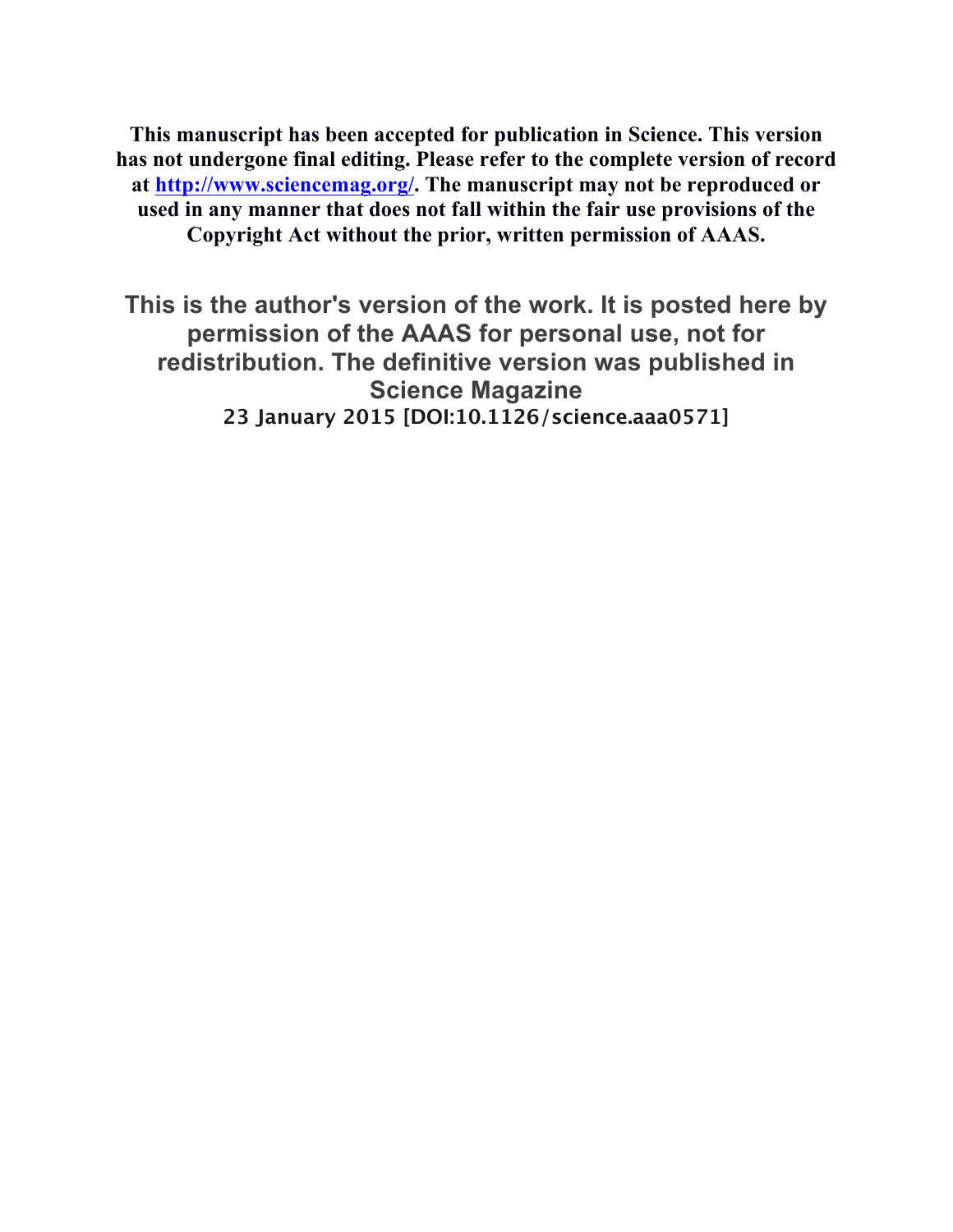## **Birth of a comet magnetosphere: a spring of water ions**

Authors: Hans Nilsson<sup>1,2</sup>, Gabriella Stenberg-Wieser<sup>1</sup>, Etienne Behar<sup>1,2</sup>, Cyril Simon Wedlund<sup>3</sup>, Herbert Gunell<sup>4</sup>, Masatoshi Yamauchi<sup>1</sup>, Rickard Lundin<sup>1</sup>, Stas Barabash<sup>1</sup>, Martin Wieser<sup>1</sup>, Chris Carr<sup>5</sup>, Emanuele Cupido<sup>5</sup>, Jim Burch<sup>6</sup>, Andrei Fedorov<sup>7</sup>, Jean-André Sauvaud<sup>7</sup>, Hannu Koskinen<sup>8,9</sup>, Esa Kallio<sup>3,9</sup>, Jean-Pierre Lebreton<sup>10</sup>, Anders Eriksson<sup>11</sup>, Niklas Edberg<sup>11</sup>, Ray Goldstein<sup>4</sup>, Pierre Henri<sup>10</sup>, Christoph Koenders<sup>12</sup>, Prachet Mokashi<sup>6</sup>, Zoltan Nemeth<sup>13</sup>, Ingo Richter<sup>12</sup>, Karoly Szego<sup>13</sup>, Martin Volwerk<sup>14</sup>, Claire Vallat<sup>15</sup>, Martin Rubin<sup>16</sup>

## **Affiliations:**

<sup>1</sup>Swedish Institute of Space Physics, Box 812, 981 28 Kiruna, Sweden.

<sup>2</sup>Also at: Luleå University of Technology, Department of Computer Science, Electrical and Space Engineering, Rymdcampus 1, 981 28 Kiruna, Sweden

<sup>3</sup> Aalto University, School of Electrical Engineering, Department of Radio Science and Engineering, P.O. Box 13000, FI-00076 Aalto, Finland.

<sup>4</sup>Belgian Institute for Space Aeronomy, Avenue Circulaire 3, 1180 Brussels, Belgium.

<sup>5</sup>Imperial College London, Exhibition Road, London SW7 2AZ, UK.

6 Southwest Research Institute, 6220 Culebra Rd., San Antonio, TX 78238, USA.

<sup>7</sup>Institut de Recherche en Astrophysique et Planétologie, Toulouse, France.

<sup>8</sup> University of Helsinki, Department of Physics, P.O.Box 64, FI-00014 University of Helsinki, Finland.

<sup>9</sup>Finnish Meteorological Institute, P.O. BOX 503, FI-00101 Helsinki, Finland.

 $10$ Laboratoire de Physique et Chimie de l'Environnement et de l'Espace (LPC2E), UMR 7328 CNRS – Université d'Orléans, France

11Swedish Institute of Space Physics, Ångström Laboratory, Lägerhyddsvägen 1, Uppsala, Sweden.

 $12$ TU – Braunschweig, Institute for Geophysics and extraterrestrial Physics, Mendelssohnstr. 3, D-38106 Braunschweig, Germany.

<sup>13</sup>Wigner Research Centre for Physics, 1121 Konkoly Thege street 29-33, Budapest, Hungary.

<sup>14</sup> Space Research Institute, Austrian Academy of Sciences, Schmiedlstraße 6, 8042 Graz, Austria

<sup>15</sup>Rosetta Science Ground Segment, SRE-OOR, Office A006, European Space Astronomy Centre, P.O. Box 78, 28691 Villanueva de la Cañada, Madrid, Spain.

<sup>16</sup>Physikalisches Institut, University of Bern, Sidlerstr. 5, CH-3012 Bern, Switzerland.

\*Correspondence to: hans.nilsson@irf.se

**Abstract**: The Rosetta mission has been designed to rendezvous with and escort comet 67P/Churyumov-Gerasimenko from a heliocentric distance of >3.6 AU, when the comet still has a low activity level, until perihelion passage at 1.25 AU where the comet reaches the maximum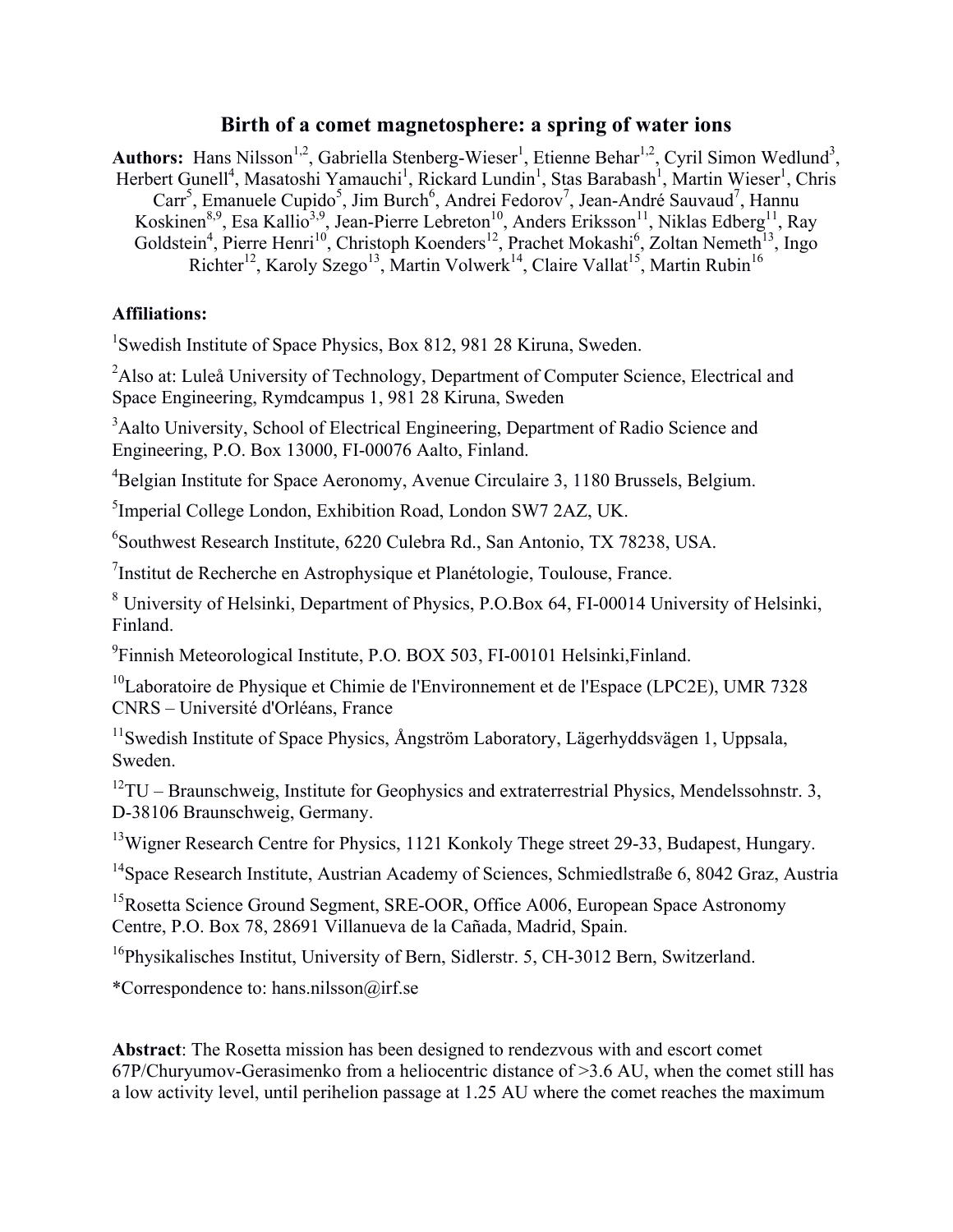of its activity. Initially, the solar wind permeates the thin comet atmosphere that has just begun to form from sublimation of the surface material. Eventually the size and plasma pressure of the ionized atmosphere leads to the formation of plasma boundaries: a magnetosphere is born. Using the Rosetta Plasma Consortium Ion Composition Analyzer, we study the gradual evolution from the first detectable traces of water ions to the stage where the comet atmosphere starts to repel the solar wind at a distance from the sun of about 3.3 AU. We have observed the spatial structure of this early interaction between the comet atmosphere and the solar wind. The nearcomet water ion population is composed of accelerated ions of energy up to 800 eV, produced upstream of the observation point, and lower energy locally produced ions. We provide quantitative estimates of fluxes of different ion species and energetic neutral atoms in the nearcomet environment.

**One Sentence Summary:** Characterization of the energetic ion environment near a low activity comet nucleus resulting from solar wind – comet atmosphere interaction

## **Main Text:**

An active comet emits gas and dust that expand into the surrounding space and form the comet atmosphere or coma. Its neutral component, mainly composed of  $H_2O$ , CO and  $CO_2$ , is thought to result from the sublimation of surface ice or icy grains when the comet draws closer to the Sun (*1*). Interplanetary space is permeated by the solar wind: a stream of charged particles (plasma) emitted from the sun. The electromagnetic forces of the solar wind act on the charged particles in the environment of the comet. Charged particles are created as the atmosphere is ionized by extreme ultraviolet light as well as through collisions between the solar wind and the comet atmosphere. The partially ionized and collisional atmosphere of a well-developed comet is electrically conductive. The conductive part of the atmosphere acts as an obstacle to the solar wind. When the solar wind meets this obstacle, plasma boundaries such as a bow shock and an ionopause (contact surface) form, separating the solar wind domain from the atmospheric plasma *(2-4)*. This resembles the interaction between the solar wind and the unmagnetized planets Mars and Venus. The sun distance where the comet–solar wind interaction changes to this more "active" stage depends on the comet. For comet 67P/Churyumov-Gerasimenko at the time of the Rosetta rendezvous the nucleus outgassing rate is low (of the order of  $10^{26}$  molecules/s). The resulting comet atmosphere is thin enough that the ion – neutral collision frequency is negligible. The solar wind should be largely unaffected by the comet atmosphere, and the plasma boundaries will not yet have formed *(5,6)*.

Due to weak gravity, the neutral atmosphere of a comet extends well into the solar wind, beyond the plasma boundaries once formed. If a constituent of an atmosphere is ionized within the solar wind domain, the newborn ion is accelerated by the solar wind electric field: the ion is "picked up" by the solar wind. Newly picked-up ions may form ring distributions in velocity space, if the source region is large compared to the ion gyro radius. This is not the situation we expect at a comet with a low outgassing rate *(6)*. The accelerated ion gains energy provided by the solar wind. If the energy taken from the solar wind becomes significant, the solar wind is slowed down noticeably and deflected in a process known as mass loading *(7)*. Mass loading is believed to be important for planets around young stars, where the solar extreme ultraviolet radiation heating the upper part of an atmosphere is generally more intense than for an older star such as the sun (*8*), causing a higher temperature and an extended scale height of the upper atmosphere. More of the upper atmosphere may thus reach into the solar wind domain. Another possible situation is that the dynamic pressure of a stellar wind is significantly higher than the ionospheric plasma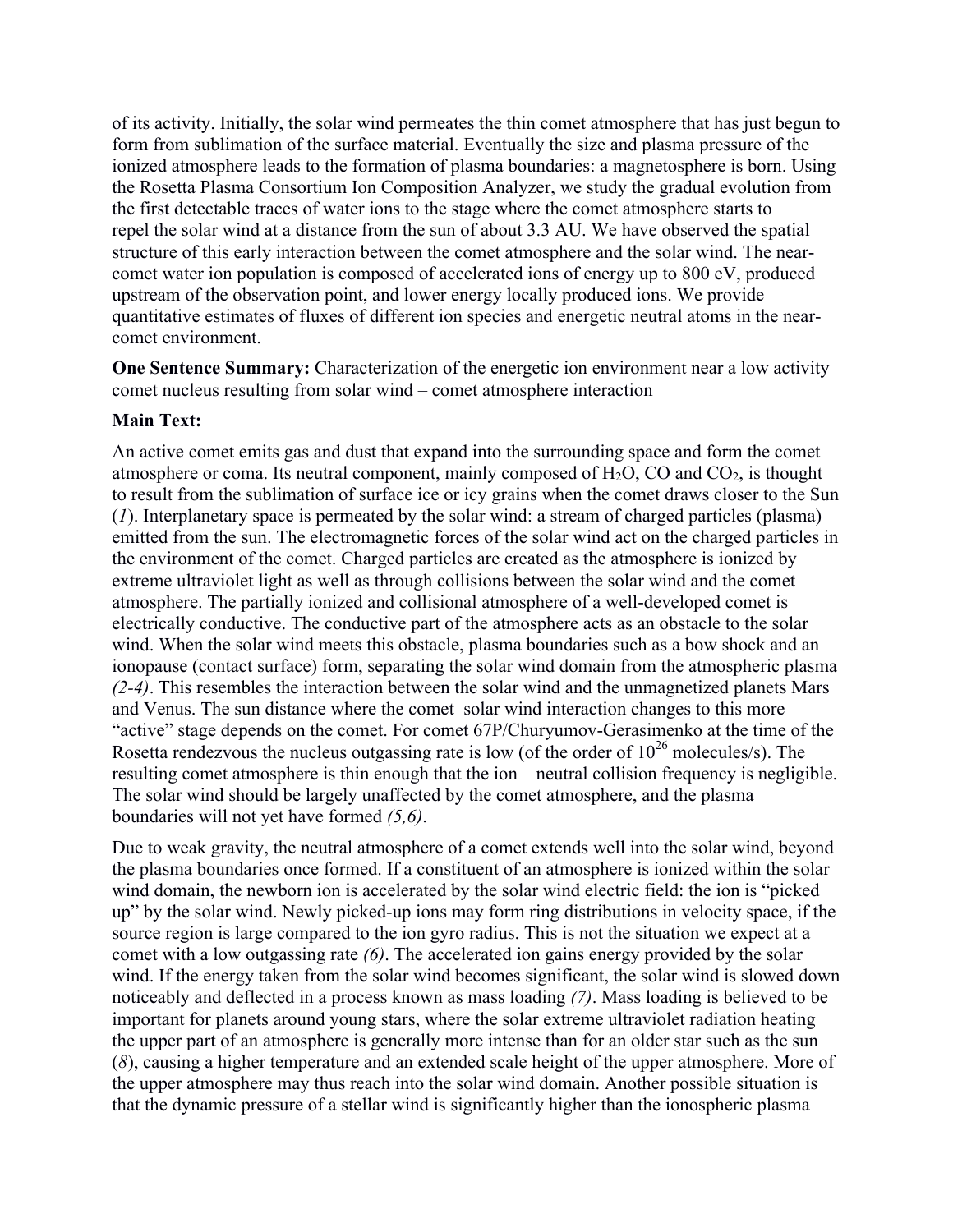pressure of a planet *(9)*, leading to a situation where the solar wind magnetic field permeates the entire atmosphere of the planet. A weak comet represents an example of the situation when the local plasma pressure cannot balance the solar wind dynamic pressure. The solar wind itself, as well as ion and neutral fluxes resulting from the interaction of the atmosphere and solar wind, may affect atmospheric and surface chemistry at a comet or a planet with a very thin atmosphere.

The Rosetta mission reached comet 67P/Churyumov-Gerasimenko at a heliocentric distance of about 3.6 AU when the comet was still in a low activity state. For all previous in-situ spacecraft comet encounters, the targeted comet had high activity, with an enormous atmosphere extending millions of km into space, and well-formed plasma boundaries with a bow shock and ionopause. On 13 March 1986 the Giotto spacecraft flew by comet Halley at a sun distance of 0.89 AU. The relative velocity was a few tens of km/s, with a closest approach distance of about 600 km. The outgassing rate of Halley at that time was estimated to be of the order of  $10^{30}$ molecules/s. The bow shock was observed at  $\sim$ 1 million km from the nucleus, and the ionopause at ~5000 km *(10,11)*. Rosetta thus enters a wholly different domain, approaching a low activity comet as close as 10 km from the nucleus and remaining in its close vicinity at a walking pace. We study this environment using the Ion Composition Analyzer, part of the Rosetta Plasma Consortium (RPC-ICA) *(12,13)*. RPC-ICA can distinguish between different mass groups of ions with a mass per charge ratio of about 1, 2, 4, 8, 16 and 32 amu/e and covers an energy range per charge of 10 eV/e to 40 keV/e in 12 s. The basic field-of-view is near 2.8  $\pi$  sr, with an electrostatic entrance elevation sweep providing  $a \pm 45^{\circ}$  view away from a central 360° viewing plane divided into 16 sectors of 22.5°. Due to spacecraft blocking, the actual field-of-view is closer to  $2\pi$  sr or half the sky. A complete angular scan is performed in 16 steps taking 192 s to complete. Due to instrument limitations the elevation field of view is restricted to only small elevation angles in the lowest energy bins. Water ions are expected to be one of the most common ions in the near vicinity of the comet [*1-5,14*]. RPC-ICA cannot distinguish water ions from  $O^+$  or  $H_3O^+$  ions, but for convenience we will call ions in the mass group in the vicinity of mass 16 amu/e "water ions" throughout this paper (the mass of water molecules is 18 amu). Similarly, for convenience we will express energy as eV, which is really eV/e, energy per charge.

The first detectable traces of water ions were observed on 7 August 2014, at a distance of 100 km from the nucleus of comet 67P/Churyumov-Gerasimenko (Fig. 1A). The sun–comet distance was 3.6 AU. The cyclical nature of the data is due to the entrance angle sweep. The solar wind ions are only seen when the instrument probes the solar wind direction. Inspection of the full data set reveals that the ions at ~650 eV are protons (H<sup>+</sup>), those at ~1300 eV are alpha particles  $(He<sup>2+</sup>)$  and the ions in the lower energy bins are water ions. The water ions are coming from a direction 90° from that of the solar wind direction. This is consistent with the ions moving in the direction of the solar wind electric field. The water ions and the solar wind are for this event seen for the same elevation angle (same time in Fig. 1A). The lowest energy ions can only be seen for small elevation angles due to instrument limitations. The sun is always seen at low elevation angles due to constraints on spacecraft orientation imposed by the solar panels. The water ion flux for this first event was up to 3 x  $10^8$  m<sup>-2</sup>s<sup>-1</sup>. With a drift velocity in the range 10 to 20 km/s (the latter corresponding to a drift energy of about 40 eV), the water ion density is  $\sim 10^4 - 10^5$  m<sup>-</sup>  $3$ . The data from 7 August are typical for the early observations, with an undisturbed solar wind. The weak water ion flux of a few  $10^8$  ions m<sup>-2</sup> s<sup>-1</sup> does not yet influence the solar wind.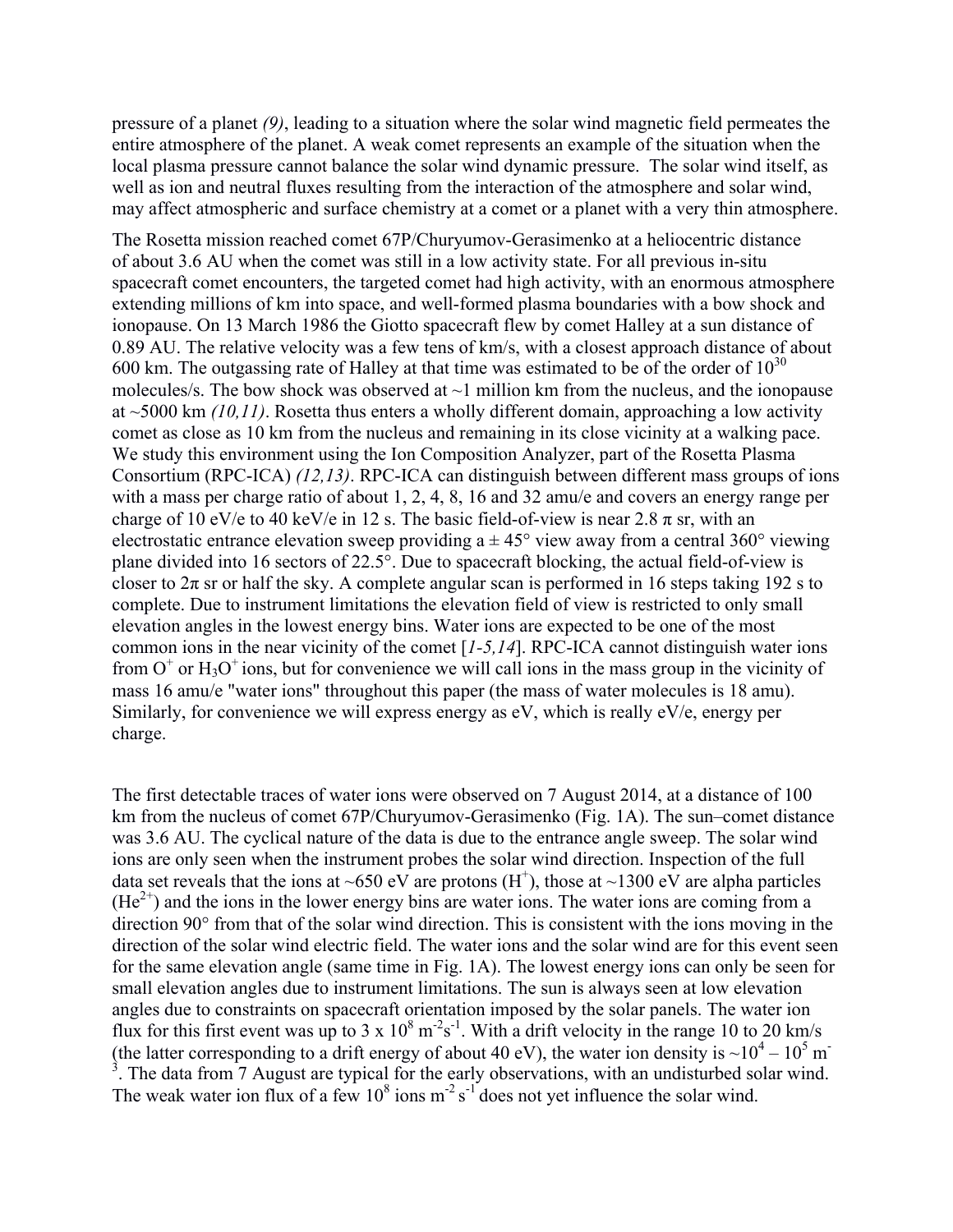By 11 August 2014, the water ions are accelerated to nearly 100 eV (Fig. 1B). The fact that no or few ions are seen at the lower energies indicates that there is some distance between the spacecraft and the strongest water ion source. The energy of the ion directly corresponds to the travel distance along the solar wind electric field, which is expected to be of the order of 1 V/km or less. The ions thus appear to have traveled several tens of km from a main source to the observation points.

We observed enhanced activity on 21 September 2014 (Fig. 2A). The distance to the comet center was just below 28 km and Rosetta was over the northern hemisphere of the comet. The sun distance was 3.3 AU. The repeating pattern of ions in the 700 to 800 eV range is solar wind  $H^+$ , at 1400-1600 eV it is  $He^{2+}$ , while at 3000 eV a weak signal from  $He^+$  can occasionally be seen. On this day, RPC-ICA detected solar wind fluxes about an order of magnitude higher than average, up to  $10^{12}$  m<sup>-2</sup> s<sup>-1</sup> for H<sup>+</sup> and  $10^{11}$  m<sup>-2</sup> s<sup>-1</sup> for He<sup>2+</sup>.

At around 18 UT we see a significant flux of water ions at the lowest energy we can measure. The observed water ion flux is  $10^{10}$  m<sup>-2</sup>s<sup>-1</sup>. The ions are accelerated into the instrument by a negative spacecraft potential, determined using the RPC-LAP instrument *(15)* to be –5 to –10 V. Fig. 3 shows the geometry of the observations and flow directions of all observed populations in the detector central plane. The solar wind is now slightly deflected due to interaction with the comet atmosphere and has a component of flow away from the comet.  $H^+$  is somewhat more deflected than  $He^{2+}$ . The coarse sector resolution makes a precise angle difficult to determine. The deflection is also seen in the higher angular resolution elevation scans: protons are typically deflected by  $\pm 25^{\circ}$  in elevation angle from the sun line and He<sup>2+</sup> by about half that angle. The elevation angle is the angle out of the plane depicted in Fig. 3.

We observe the low-energy water ions in the lowest energy bin only. An upper limit to the drift energy is thus 10 eV or a velocity of about 10 km/s, corresponding to a water ion density of  $10^6$  $m<sup>3</sup>$ . The RPC-LAP Langmuir probes (15) indicate a total plasma density of 10<sup>7</sup> m<sup>-3</sup>, which is consistent with our observations if the drift velocity is 1 km/s. The neutral density determined using Rosetta Orbiter Spectrometer for Ion and Neutral Analysis Cometary Pressure Sensor (ROSINA COPS)  $(16)$  was a few times  $10^{13}$  m<sup>-3</sup>. The ionization time for water molecules at 3.3 AU is about  $10^7$  s. Thus the observed ion density would be produced in 1 to 10 s over a distance of 10 km, the order of magnitude of the distances involved. A water ion density of  $10^7 \text{ m}^3$  would correspond to about the same particle density as that of the solar wind  $H^+$  and the mass density would be an order of magnitude higher than that of the solar wind. The kinetic energy density of water ions is still tiny compared to that of the solar wind, with a kinetic energy ratio of  $10^{-4}$  to  $10^{-7}$ <sup>3</sup> for 1 and 10 km/s water ions, respectively.

We also examined the narrower time period 20:53 to 20:59 UT on 21 September 2014 (Fig. 2B). Due to instrument angular scans we see repetitive structures of accelerated ions forming curves from the lowest energy up to that of solar wind  $H^+$  at 800 eV (the ions are seen in sector 12; see Fig. 3 for a schematic overview). The ions appear to follow an angular dispersion, with higher energy ions seen for larger elevation deflection angles (seen as a time series in the energy spectrogram). Careful analysis reveals that this is an artifact caused by an offset in our energy table. All these ions are seen just at the limit of observable angles for that energy. The ions come from a small range of angles of 20° to 30°. The ions reach energies of 800 eV, which implies acceleration over a distance of a few 100 km assuming that the solar wind electric field is the underlying acceleration mechanism. The integrated flux of the accelerated cometary ions is  $10<sup>9</sup>$  $m^{-2}$  s<sup>-1</sup>, an order of magnitude less than the cold water ions.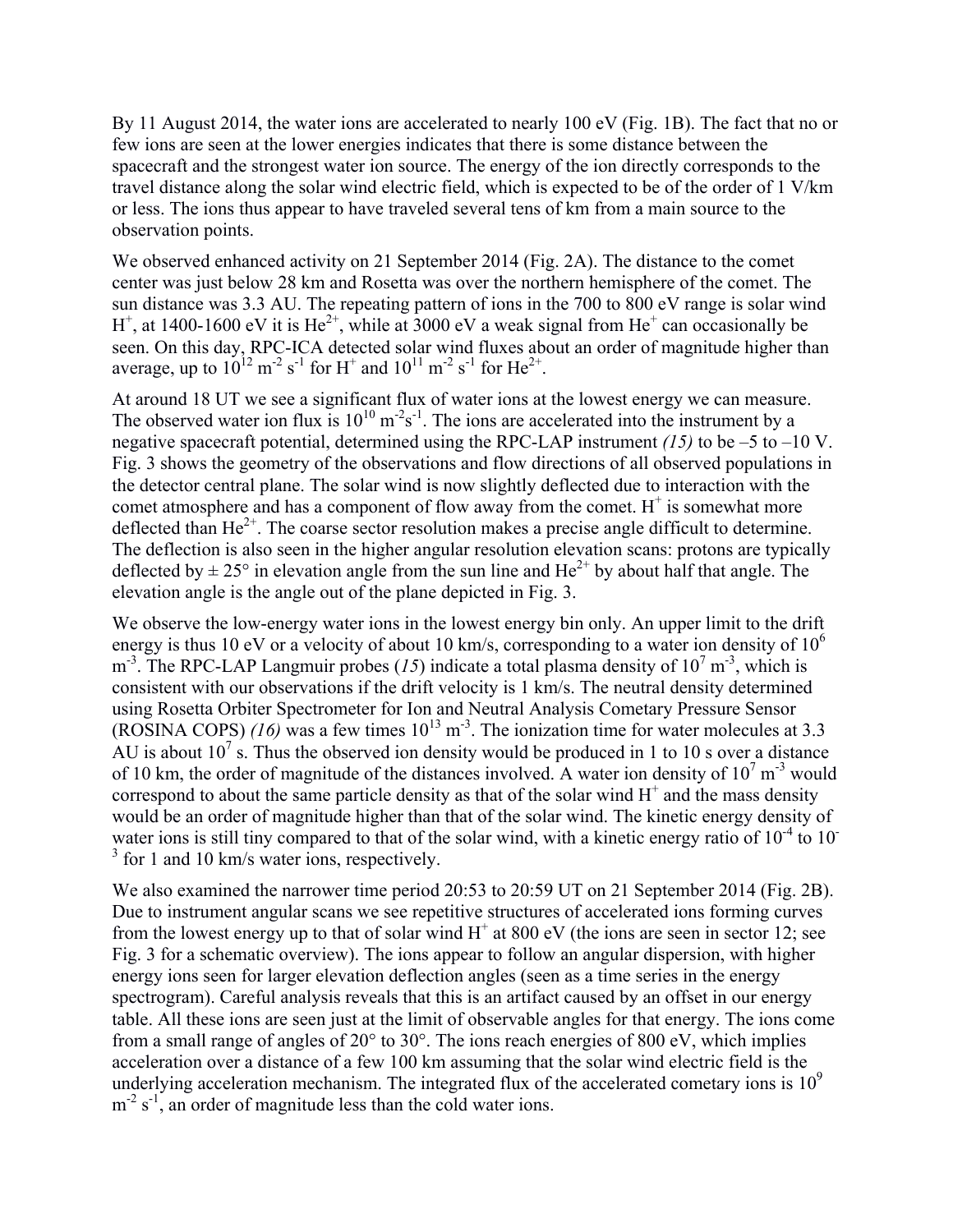By constructing an energy mass matrix from the time period when accelerated cometary ions were observed on 21 September 2014, we see that the different ion populations are seen where they are expected, i.e. H<sup>+</sup> at mass per charge 1, alpha particles at 2 amu/e,  $He^+$  at 4 amu/e and the accelerated ions around 16 amu/e (Fig. 4). The highest and lowest energy bins with significant fluxes of cometary ions appear also to include ions with mass of well above 16 amu/e. This indicates the presence of some heavier ions  $(CO<sup>+</sup>, CO<sub>2</sub><sup>+</sup>)$  for this occasion.

The observed He<sup>+</sup> are created by charge exchange between He<sup>2+</sup> and H<sub>2</sub>O and allow us to make an estimate of the total H<sub>2</sub>O atmosphere the ions have passed through, i.e.,  $2.5 \times 10^{17}$  m<sup>-2</sup> (17). This corresponds to an in-situ neutral H<sub>2</sub>O density of about  $1 \times 10^{13}$  m<sup>-3</sup>, in good agreement with ROSINA COPS measurements  $(16)$ . The charge exchange of  $H^+$  into H is more important for the near-comet environment, as this constitutes a much larger flux. It has commonly been observed at other solar system objects such as Mars (*18*). RPC-ICA cannot measure these energetic neutral atoms, but we can infer the approximate flux of H by comparing with the effect of the charge exchange product that we can observe, i.e.,  $He^+$ . The flux ratio of  $He^+$  to  $He^{2+}$  for 30 September 2014, the day when we observed the clearest  $He<sup>+</sup>$  signal, was 2.1% (17). Using models of charge exchange, we then estimate that at the same point in space we should have a H to  $H^+$  ratio of 4.4%. Scaling this value with a model of the comet atmosphere density, we find that the H to  $H^+$ ratio close to the nucleus reaches up to 33% at the terminator, i.e., a large fraction of the impinging solar wind will have charge-exchanged with water molecules close to the nucleus, leading to the formation of a relatively dense cloud of energetic neutral hydrogen atoms.

At 100 km from a low-activity comet nucleus, where we first detected the traces of cometary water ions, the source of the observed ions is already spatially structured. This is revealed through the absence of ion populations at the lowest energies. Thus at 100 km from the nucleus, the number of locally produced ions was below the measurement threshold of the instrument. This view is supported by time variations of the local neutral density as measured by the ROSINA instrument which measures significant variations related to the comet nucleus rotation period *(19)*.

At a distance of 28 km from the nucleus, we observe a comet plasma of similar number density to that of the solar wind. The neutral atmosphere had a density of  $10^{13}$  m<sup>-3</sup>, similar to the F region in Earth's ionosphere (*20*). This atmosphere is still essentially collision-less, but chargeexchange collisions are already noticeable. We are witnessing the initial stages of an ionosphere being born.

In this nascent stage, before the plasma boundaries are formed, the comet nucleus and nearcomet atmosphere are affected by a relatively direct flux of solar wind. However at this stage, the solar wind is already somewhat deflected by the comet atmosphere. The deflection is about 20° from the sun-comet line for  $H^+$  and about half of that for  $He^{2+}$ . Simple calculations indicate that a large fraction of the solar wind impinging on the nucleus and lowest part of the atmosphere will undergo charge exchange: 30% for our example day of 30 September 2014. Energetic cometary ions were observed at 28 km from the nucleus. The continuous presence of ions throughout the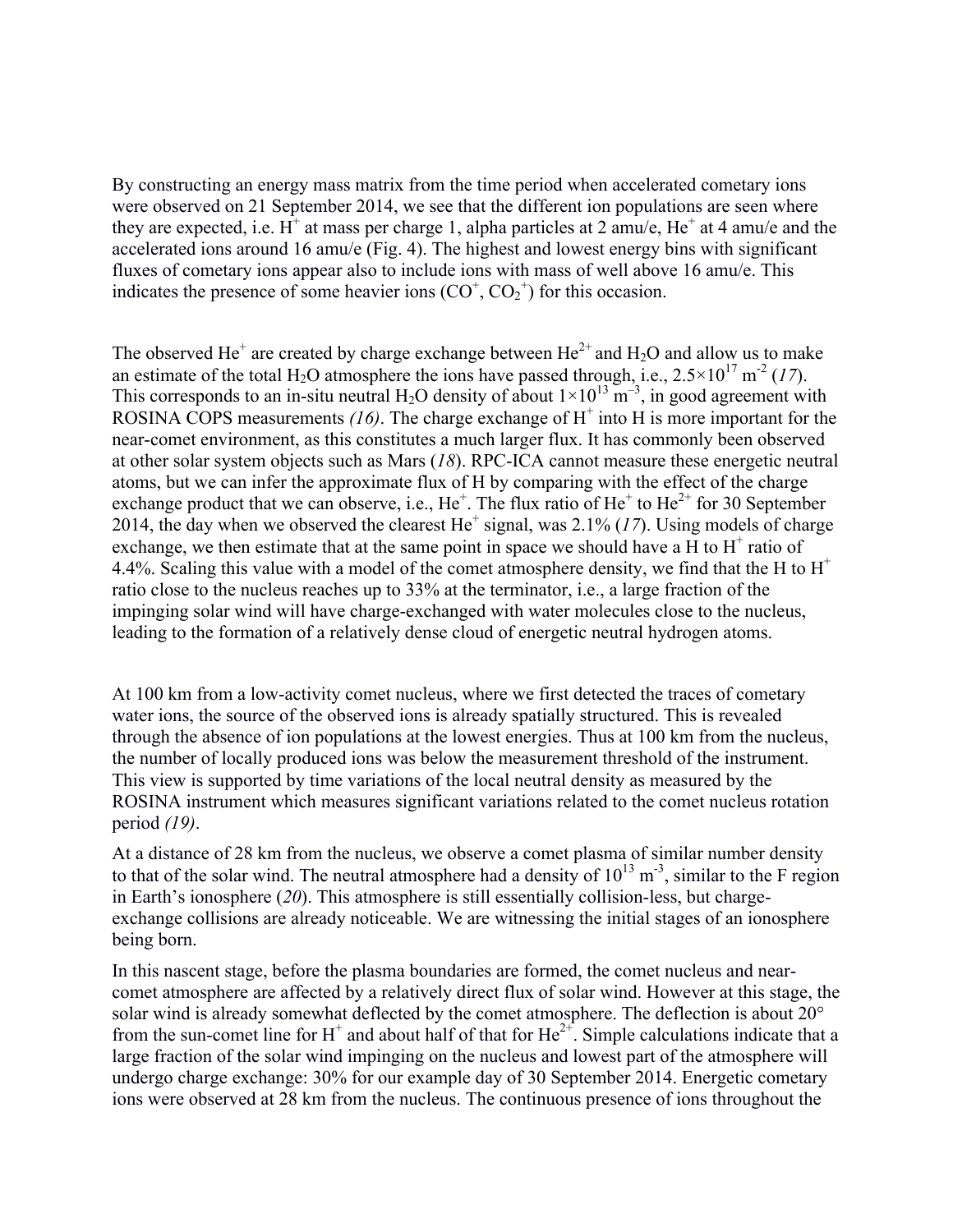energy interval from near 0 to 800 eV indicates a continuous source extending over a few 100 km. Thus similar fluxes can be expected to hit the nucleus. Based on our observations, the nucleus is consequently [?] hit by the solar wind, by charge-exchanged H and a flux of  $10^9$  m<sup>-2</sup> s<sup>-</sup>  $<sup>1</sup>$  of accelerated ions with a cometary origin, with an energy of up to 800 eV per charge. The</sup> neutral hydrogen flux will not be affected by the enhanced magnetic field caused by the solar wind slowing down and by associated magnetic field line draping. The important role of a heterogeneous and dynamic comet atmosphere, the deflection of the solar wind at an early stage, and the presence of accelerated ions — these present challenges for comet–solar wind interaction models (*6,21*). This energetic ion environment represents the first stage of the birth of the comet magnetosphere.

## **References and Notes:**

- 1. Altwegg, K., H. Balsiger, and J. Geiss, Composition of the volatile material in Halley's coma from in situ measurements, *Space Sci. Rev*. **90**, 3-18, (1999).
- 2. T. Mukai, W. Miyake, T. Terasawa, M. Kitayama, K. Hirao, Plasma observation by Suisei of solar-wind interaction with comet Halley, *Nature* **321**,299-303 (1986).
- 3. F. M. Neubauer, Giotto magnetic field results on the boundaries of the pile-up region and the magnetic cavity, *Astron. Astrophys*. **187**,73-79 (1987).
- 4. K. I. Gringauz *et al*., First in situ plasma and neutral gas measurements at comet Halley, *Nature* **321**, 282-285 (1986).
- 5. A. J. Coates, Ionospheres and magnetospheres of comets, *Adv. Space Res*. **20**, No. 2, 255- 266 (1997).
- 6. M. Rubin *et al.*, Plasma environment of a weak comet Predictions for Comet 67P/Churyumov–Gerasimenko from multifluid-MHD and Hybrid models, *Icarus* **242**, 38-49 (2014).
- 7. K. Szego *et al.*, Physics of mass loaded plasmas, *Space Sci. Rev.* **94**, 429–671 (2000).
- 8. I. Ribas *et al.*, Evolution of the solar activity over time and effects on planetary atmospheres. I. High-energy irradiances (1-1700 Å), *Astrophys. J.* **622**, 680–694 (2005).
- 9. J. G. Luhmann, The solar wind interaction with unmagnetized planets: a tutorial, *Geophysical Monograph*, **58** 401-411 (1991).
- 10. R. Reinhard, The Giotto Encounter with Comet Halley. *Nature* **321** 313-318 (1986).
- 11. A. Johnstone *et al.*, Ion flow at comet Halley, *Nature*, **321** 344-347 (1986).
- 12. C. Carr *et al.*, RPC: The Rosetta plasma consortium, *Space Sci. Rev.*, **128** 629-647 (2007).
- 13. H. Nilsson *et al.*, RPC-ICA: The ion composition analyzer of the Rosetta plasma consortium, *Space Sci. Rev.*, **128** 671-695 (2007).
- 14. A. J. Coates *et al.* Pick up water ion groups at comet Grigg-Skjellerup, *Geophys. Res. Lett.,* **20** 483-486 (1993)
- 15. A. Eriksson *et al.*, RPC-LAP: The Rosetta Langmuir probe instrument, *Space Sci. Rev.*, **128** 729-744 (2007).
- 16. H. Balsiger *et al.*, Rosina Rosetta orbiter spectrometer for ion and neutral analysis, *Space Sci. Rev.*, **128** 745-801 (2007).E. Kallio. *et al.*, Energetic Neutral Atoms (ENA) at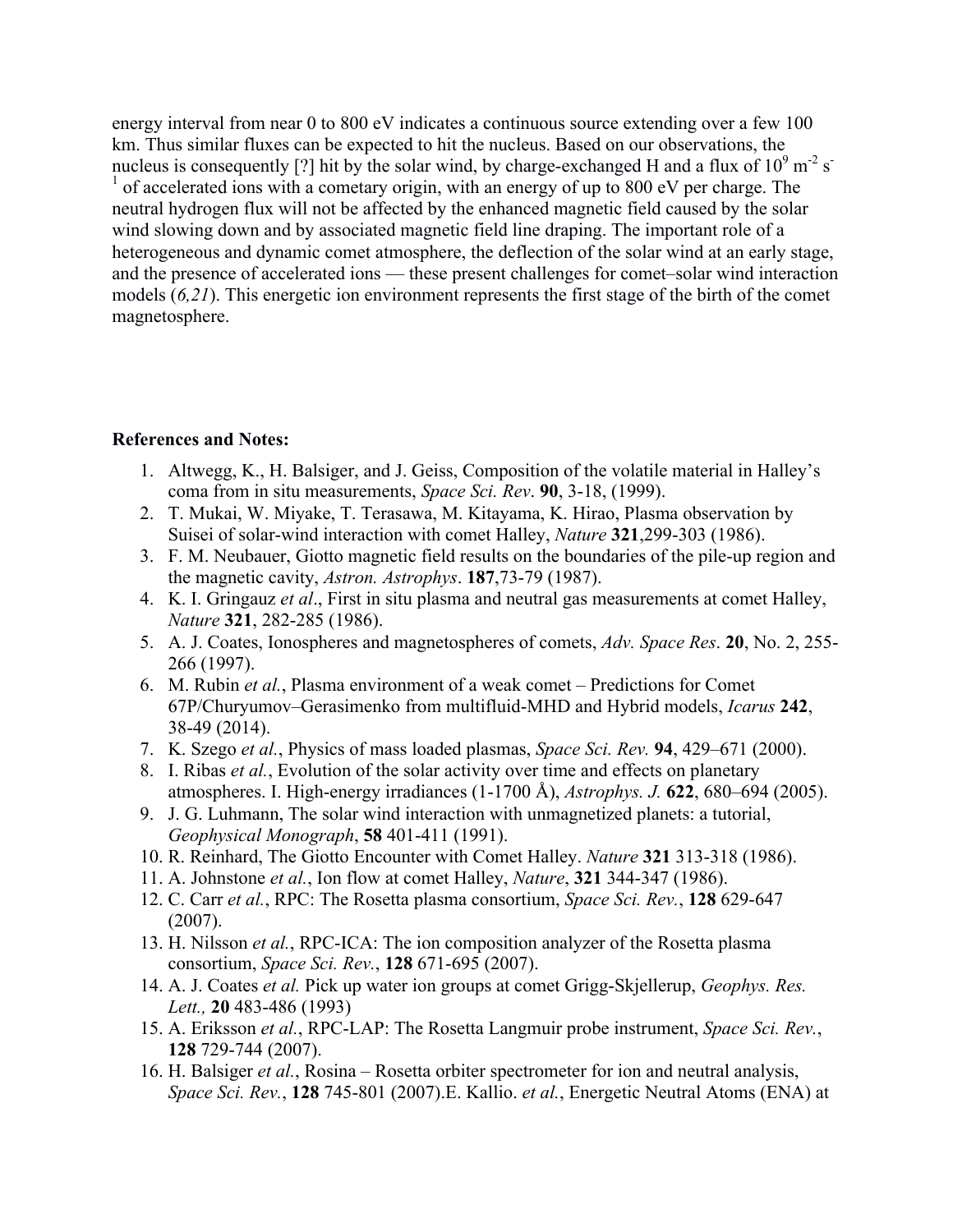Mars: Properties of the hydrogen atoms produced upstream of the martian bow shock and implications for ENA sounding technique around non-magnetized planets, *Icarus* **182,(2),** 448-463, doi:10.1016/j.icarus.2005.12.019, (2006).

- 17. Supplementary Material, Calculation of ENA fluxes
- 18. E. Kallio *et al.*, Energetic Neutral Atoms (ENA) at Mars: Properties of the hydrogen atoms produced upstream of the martian bow shock and implications for ENA sounding technique around non-magnetized planets, *Icarus* **182(2),** 448-463, doi:10.1016/j.icarus.2005.12.019, (2006).
- 19. M. Hässig *et al.* Time variability and heterogeneity in the coma of 67P/Churyumov-Gerasimenko, *Science* this issue.
- 20. M. H. Rees, *Physics and chemistry of the upper atmosphere* (Cambridge University Press, 1989).
- 21. K. C. Hansen *et al.*, The Plasma Environment of Comet 67P/Churyumov-Gerasimenko Throughout the Rosetta Main Mission, *Space Science Reviews* **128**, p. 133-166 (2007).
- 22. J.B. Greenwood *et al.*, The Contribution of Charge Exchange to Extreme Ultra-Violet and X-ray Astronomy, *Phys. Scr. T* **110**, 358-363 (2004).
- 23. L. Haser, Distribution d'intensité dans la tête d'une comète. *Bull. Soc. Roy. Sci. Liège* **43**, 740-750 (1957).
- 24. B.G. Lindsay *et al.*, Charge transfer of 0.5-, 1.5-, and 5-keV protons with H<sub>2</sub>O: Absolute differential and integral cross sections, *Phys. Rev. A* **55**, 3945-3946 (1997).
- **Acknowledgments:** Rosetta is a European Space Agency (ESA) mission with contributions from its member states and the National Aeronautics and Space Administration (NASA). Rosetta's Philae lander is provided by a consortium led by DLR, MPS, CNES and ASI. The work on RPC-ICA was funded by the Swedish National Space Board under contracts 108/12 and 112/13. We are indebted to the whole Rosetta mission team, Science Ground Segment and Rosetta Mission Operation Control for their hard work making this mission possible. The RPC data is available through the PSA archive of ESA and the PDS archive of NASA.
- **Figure 1.** Energy-time ion spectrograms: (A) Data obtained on 7 August 2014 showing the first detection by RPC-ICA of water ions from the comet. The color scale shows differential flux summed over all azimuthal sectors and all masses. The water ions are the signal at just above 10 eV. Solar wind proton and alpha particles are visible at higher energies (650 eV, 1300 eV). The black patches indicate times of decoder errors; (B) Energy-time spectrogram from 11 August 2014. The water ions are accelerated to nearly 100 eV.